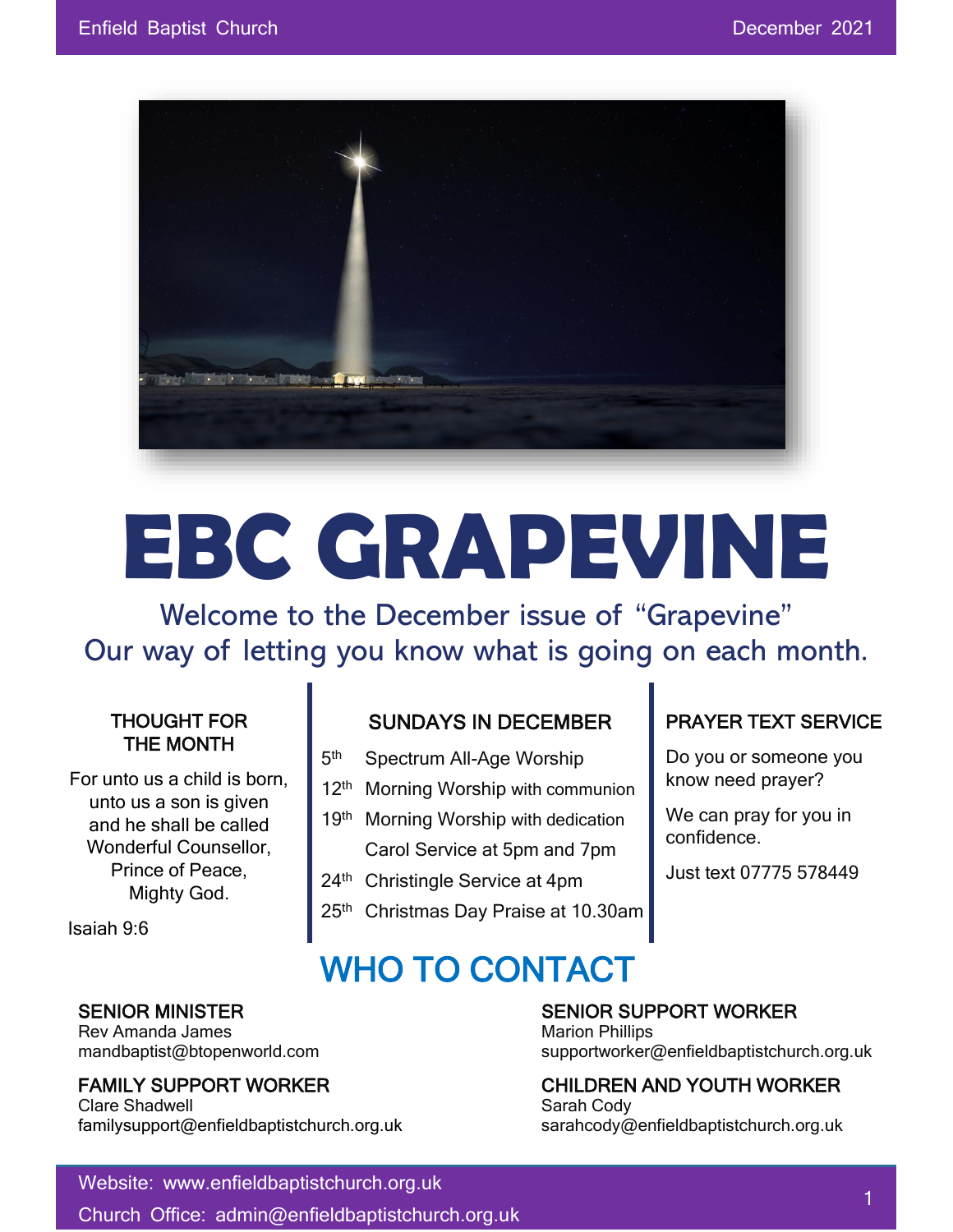

## **Christmas Services**

#### **Sunday 19th December** Carol Service with Choir and Orchestra

There will be two services this year. One at 5.00pm which will be more child friendly and one at 7.00pm. Mulled wine and mince pies will be served following the 7.00pm service.

#### **Friday 24th December** Christingle Service.

A candlelit service at 4.00pm for all ages.

**Saturday 25th December** Christmas Day Praise.

An all-age service at 10.30am. Mandy is already looking forward to the children bringing their gifts.

#### **There will be no Boxing Day service**





The Parade of lights is back on this year! We have been asked to lead it again so please join the fun. Meet at 3.30pm at the car park opposite the Civic Centre dressed as a shepherd or an angel, don't forget your lights. We are famous for our costumes!

OGGO

After the parade we have been asked to lead the carol singing outside Nandos at 5.00pm with the Enfield Community Band.

So, lots to join in with the community – walk with the parade and/or sing carols.

Fireworks are at 5.45pm and then back to the church for pizzas for all those who have joined in the walk or carol singing!

## CHRISTMAS CAROL SERVICE CHOIR

Whether you are a soprano, a tenor or can just about sing in tune and would like to be a part of this years Carol Service choir then please contact Pete Desmond: [pete.desmond@me.com.](mailto:pete.desmond@me.com) Rehearsals will be on Sundays 5<sup>th</sup> and 12<sup>th</sup> December between 6pm and 8pm.



Website: www.enfieldbaptistchurch.org.uk Church Office: admin@enfieldbaptistchurch.org.uk